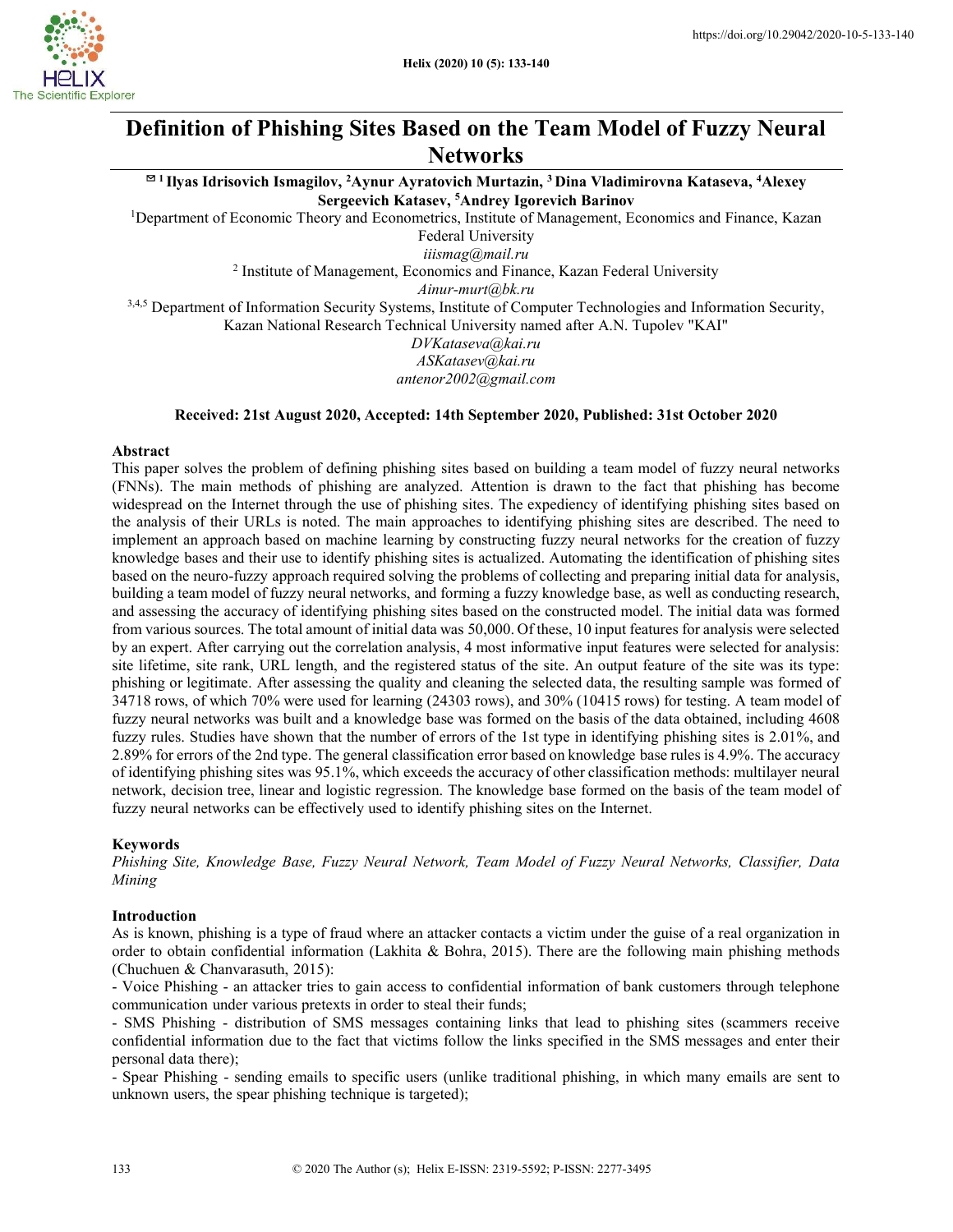- Phishing in search engines - a technique, in which there is created a fake web page indexed in a search engine for certain keywords.

Phishing has become widespread on the Internet through the use of phishing sites (Purkait et al., 2014). Such sites are created to allow an attacker to gain access to confidential user data. Most phishing methods use disguised fake links to phishing sites that lead to a copy of an original site of a company. Cybercriminals most often use Internet addresses in which they deliberately enter typos. The creation of phishing sites not only brings financial losses, but also significantly reduces the credibility of the company among its clients. Therefore, the creation of new effective methods of combating phishing sites will help protect the authority of companies, their financial resources, as well as reduce the risk of confidential user data getting to cybercriminals.

One of the most common phishing techniques is to use obfuscated URLs to redirect users to phishing sites that look similar to the original company sites. At the same time, it is not difficult for cybercriminals to lure users into clicking on fraudulent links.

To deal with this threat, the best strategy is to discourage people from connecting to phishing sites by identifying phishing URLs. Most of the countermeasures in this area are based on the use of databases with phishing sites. However, they proved to be ineffective due to the short lifetime of the site (Fu-An, 2015; Patil et al., 2020). Hence, real-time detection of malicious URLs is relevant. In this paper, to solve this problem, an approach is proposed based on the construction of a team model of fuzzy neural networks (Chupin et al., 2019), the formation and use of a fuzzy knowledge base (Katasev, 2019).

#### Methods

Currently, there are three main approaches to the classification of phishing sites (Kosuri & Nagasri, 2020). The first approach is manual classification. The essence of the approach is that experienced and trained users independently determine whether a site is phishing. The criterion for determining can be the use of a similar URL (for example, "onllinesberbank.ru" or "online.sbrbank.ru" is used instead of "online.sberbank.ru"), the absence of an SSL certificate, grammatical or spelling errors, etc. This classification is not always effective, since not all users have sufficient knowledge, experience, and qualifications to identify phishing sites.

The second approach is to use keywords that are on the page of the site and validate them in a search engine (e.g. Google). If the site checked is in the top lines of the search engine results, then the site will be considered legitimate, otherwise it is phishing. Unlike the first approach, this approach can be automated. However, this requires sufficient processing power and a large amount of time, since it is necessary to crawl each web page and analyze the content of the search query for keywords classify a large number of sites.

The third approach uses machine learning algorithms (Singh & Ashraf, 2019; Satapathy et al., 2019). There are two types of learning: precedent learning (based on identifying patterns in the analyzed data) and deductive learning (this involves formalizing expert knowledge and forming knowledge base on its basis).

The use of machine learning methods is the most relevant among these approaches (Perfilieva et al., 2016; Dagaeva et al., 2019; Katasev et al., 2018). At the same time, a promising area of research in this approach is the development of methods that combine the advantages of learning proceeding from precedents with the advantages of deductive learning. One of the implementations of this concept is the use of fuzzy neural networks (ALmomani et al., 2012). The relevance of their application lies in the fact that a trained fuzzy neural network allows us to form a fuzzy knowledge base, on the basis of which an effective solution to the problem of identifying phishing sites with the interpretation of the result in natural language is possible.

Automating the identification of phishing sites within the neuro-fuzzy approach required solving the following tasks: - Collection and preparation of initial data for analysis;

- Construction of a FNN team model and forming a fuzzy knowledge base;

- Conducting research and assessing the accuracy of identifying phishing sites based on the model constructed.

In the paper, we used two datasets corresponding to phishing and legitimate sites to build a FNN team model. The data was compiled from various sources. PhishTank data (Bell & Komisarczuk, 2020) was used as a source of phishing sites. Users publish links there that are suspected of phishing, and other users vote on whether this resource is phishing or not. PhishTank is used in many modern browsers as well as add-ons for the Google Chrome browser. All PhishTank data is free to download or access via API calls. The collected data on phishing sites made up a set of 25,000 unique URLs.

To obtain a set of data on legitimate sites, two sources were used: Alexa Internet and Common Crawl. Alexa is a subsidiary of Amazon.com and is known for its site alexa.com, which collects statistics on traffic to third-party sites. This service collects information from users who have installed AlexaToolbar for their sites. The list of legitimate sites was uploaded using the Alexa Top Sites service. Common Crawl is a non-profit organization; it crawls monthly the Internet and makes its archives and datasets available to the public for free. The Common Crawl Web Archive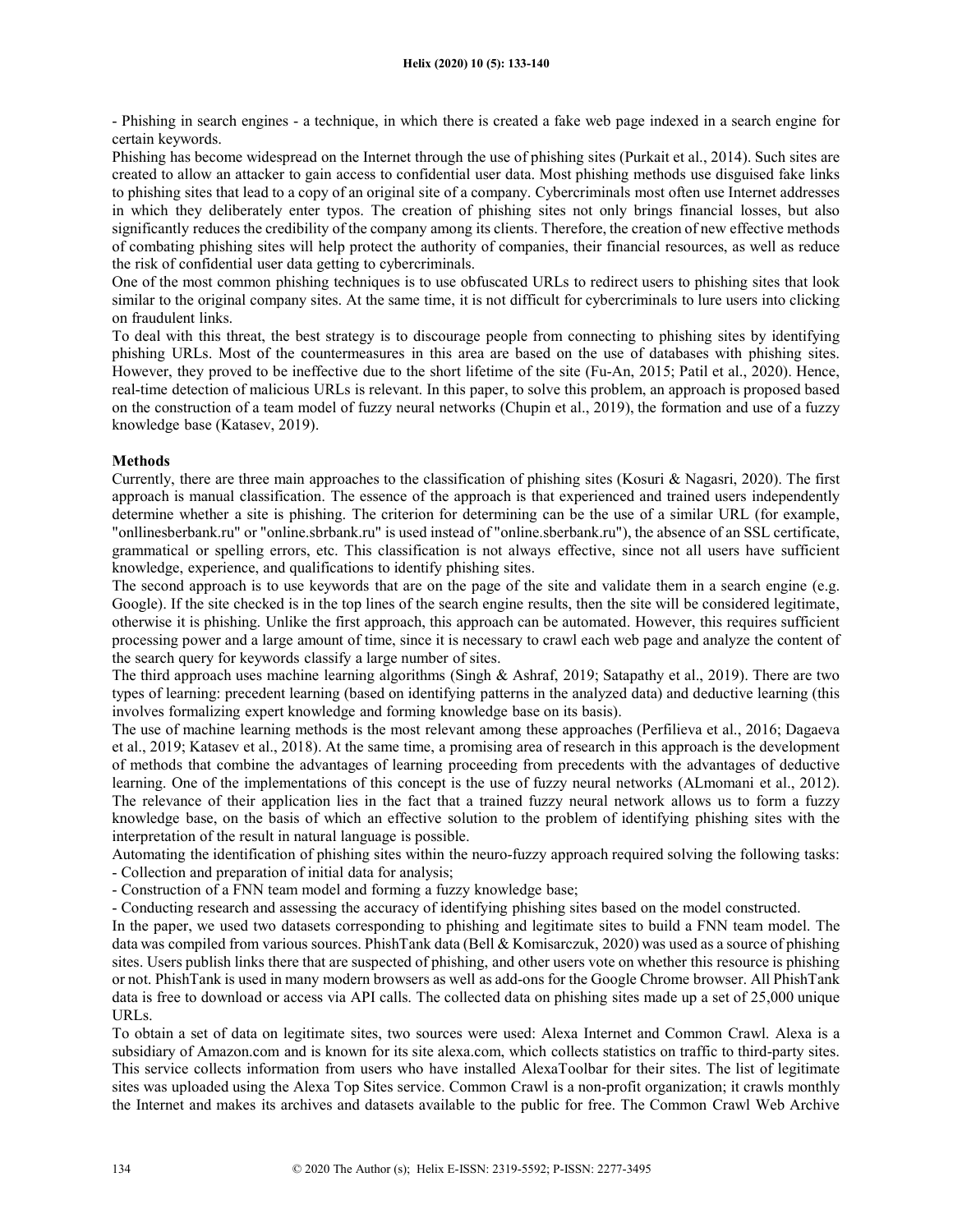consists of petabytes of data collected since 2011 (Chiniah et al., 2019). To obtain the URLs of legitimate sites, we used our own utility written in the Phyton language (Hao & Ho, 2019). As a result, data on 25,000 legitimate sites was collected. Thus, the total amount of raw data in the form of URLs of phishing and legitimate sites was 50,000.

10 input features for analysis were selected from the original dataset by an expert method:

1) Site rank (determined using the Alexa Top Sites service);

- 2) Is the URL an IP address (if the link has the structure of an IP address, then this parameter is assigned the value 1);
- 3) Whether the domain is registered (the site has been registered);
- 4) Lifetime (how many days the site has existed since registration);
- 5) The URL length (the number of all characters in the URL);
- 6) The presence of the " $@$ " symbol in the link;
- 7) Whether the link is a redirect;
- 8) The presence of a dash in the domain name;
- 9) Domain length (number of characters in a domain name);

10) The number of subdomains in the URL.

The exit sign (phishing  $(1)$  or legitimate  $(0)$ ) is the type of site.

A correlation analysis of the dependence of inputs on an output was carried out on the basis of calculating the Pearson correlation coefficient to assess the information content of the input features and reduce the dimension of the input feature space (Jebarathinam et al., 2020). The significance threshold was set at 0.25. The values of the correlation coefficient are presented in table 1.

| Input feature<br>No. | Name of input feature                                    | Correlation<br>coefficient |
|----------------------|----------------------------------------------------------|----------------------------|
| 4                    | Site lifetime (activeDuration)                           | $-0,523$                   |
|                      | Site rank (ranking)                                      | 0,517                      |
|                      | URL Length (URLLen)                                      | 0,397                      |
|                      | Availability of registration at the site (valid)         | $-0,267$                   |
| 8                    | The presence of dashes in the domain name (haveDash)     | 0,24                       |
| 9                    | Domain Length (domainLen)                                | 0,232                      |
| 10                   | The number of subdomains in the URL (numOfSubdomain)     | 0,113                      |
| 7                    | Is the link redirected (isredirect)                      | 0,073                      |
|                      | The presence of the symbol " $@$ " in the link (is $@$ ) | 0.04                       |

Table 1: Values of the Coefficient Correlating Input Features with Output Features

Correlation analysis made it possible to select the following informative input features for analysis: site lifetime (activeDuration), site rank (ranking), URL length (urlLen), and site registration (valid). Data for the rest of the criteria were excluded. The procedures for assessing their quality and clearing (excluding lines with outliers and anomalous values) were applied to the remaining data. The resulting data sample was 34718 lines for 4 input and 1 output features. From the data obtained, 70% of the data (24303 lines) was randomly selected for the FNN learning, the remaining 30% (10415 lines) was selected for testing.

Is the URL ip address (isIp) 0,013

Based on the data obtained, a team model of fuzzy neural networks was constructed according to the bagging scheme (Smaida & Yaroshchak, 2020) using the bootstrap method (Akhmetvaleev & Katasev, 2018; Efron & Tibshirani, 1997) (see Fig. 1).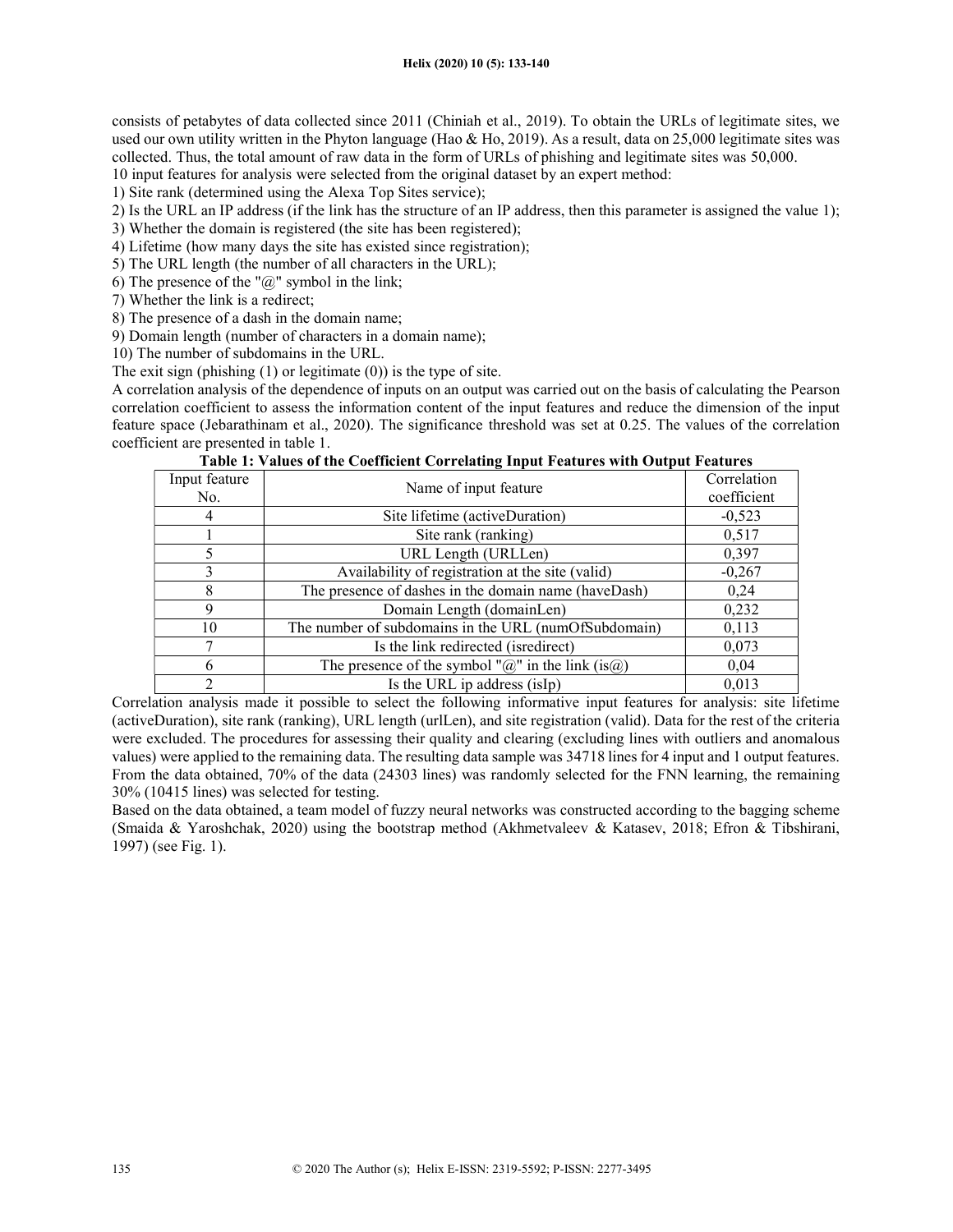

Figure 1: The Structure of the Team Model of Fuzzy Neural Networks

As can be seen from the figure, each FNN is learnt on the basis of the corresponding randomly generated data sample. Moreover, each FNN has its own bootstrap error  $\varepsilon_i$ , i = 1... N. The final bootstrap error  $\varepsilon$  of the team model is calculated as the averaged value of bootstrap errors of all FNN (Katasev, 2019).

The FNN team model generates a knowledge base in the form of a set of fuzzy rule system (Katasev, 2019). Figure 2 shows a knowledge base formation diagram.



Figure 2: Knowledge Base Formation Diagram

In this diagram, each fuzzy neural network forms a system of fuzzy rules corresponding to it as a result of training; the rules together constitute a knowledge base. Moreover, each formed system of rules has its own classifying ability, since the process of training and testing the corresponding fuzzy neural networks is performed using different (random) data samples.

A fuzzy inference diagram based on the rules of the knowledge base has been implemented for a practical solution to the problem of identifying phishing sites. This fuzzy inference diagram is shown in Figure 3.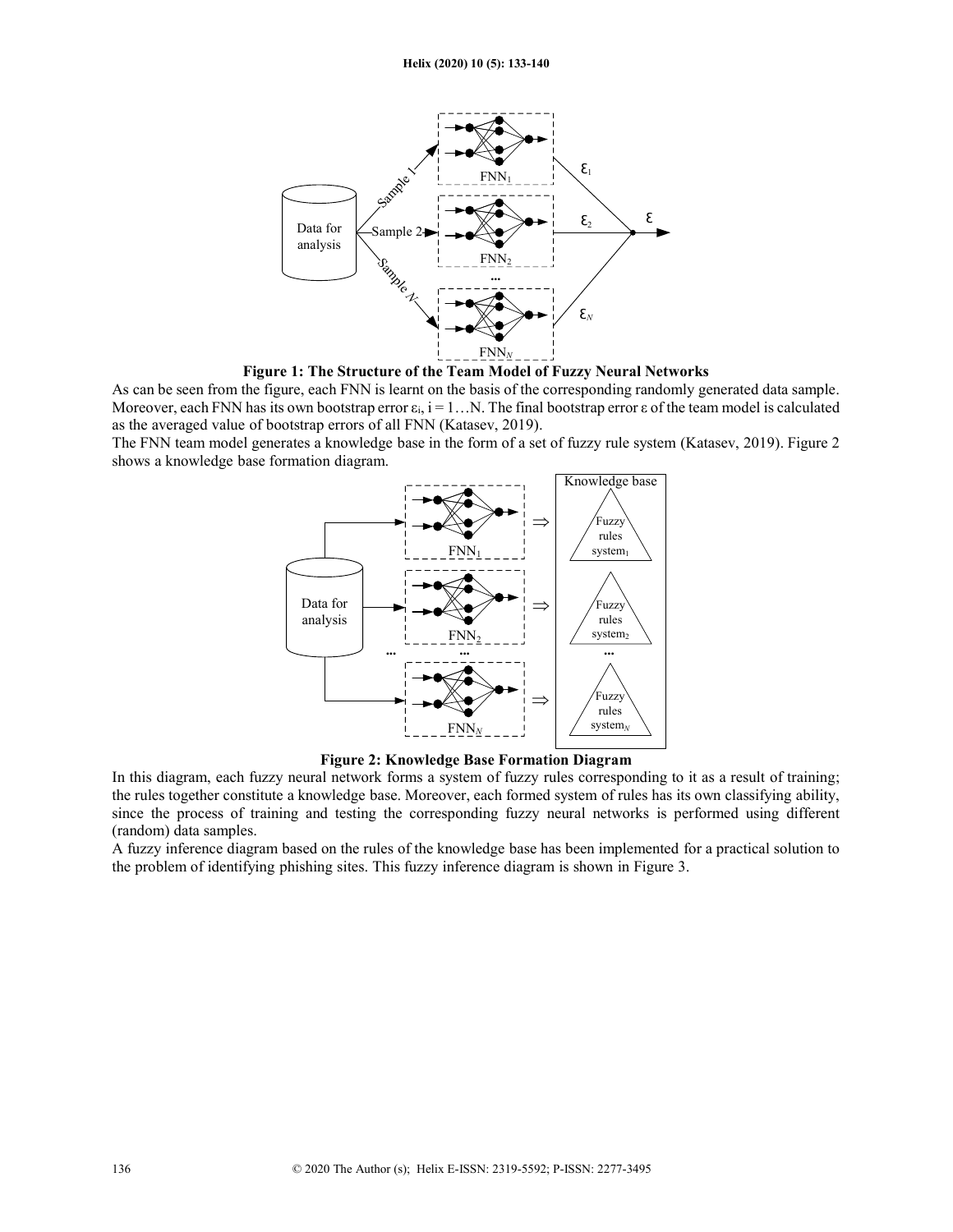

Figure 3: Site Classification Diagram based on the Knowledge Base

The following designations are used in the figure: F  $(B_1, B_2,..., B_N)$  - voting rules (Mustafin et al., 2018), B  $* \in \{1, 0\}$ - site type,  $C^*$  - assessment of the reliability of determining the site type.

#### Results and Discussion

A knowledge base was formed as a result of building a team model of fuzzy neural networks; a fragment of the base is shown in Figure 4.

| ranking       | valid         | activeDuration | urlLen        | label          |
|---------------|---------------|----------------|---------------|----------------|
| $1(w=0,644)$  | $1(w=0, 416)$ | $1(w=0,443)$   | $1(w=0,349)$  | $0(CF=0,177)$  |
| $1(w=0,644)$  | $1(w=0, 416)$ | $1(w=0, 443)$  | $1(w=0,349)$  | $1(CF=0.057)$  |
| $1(w=0, 644)$ | $1(w=0, 416)$ | $1(w=0, 443)$  | $2(w=0,329)$  | $O(CF=0,139)$  |
| $1(w=0,644)$  | $1(w=0, 416)$ | $1(w=0, 443)$  | $2(w=0,329)$  | $1(CF=0.057)$  |
| $1(w=0,644)$  | $1(w=0, 416)$ | $1(w=0, 443)$  | $3(w=0, 101)$ | $0$ (CF=0,013) |
| $1(w=0,644)$  | $1(w=0, 416)$ | $1(w=0, 443)$  | $4(w=0,047)$  | $1(CF=0,014)$  |
| $1(w=0,644)$  | $4(w=0,584)$  | $1(w=0, 443)$  | $3(w=0, 101)$ | $1(CF=0.014)$  |
| $1(w=0,644)$  | $4(w=0,584)$  | $3(w=0,060)$   | $1(w=0,349)$  | $1(CF=0.029)$  |
| $1(w=0,644)$  | $4(w=0,584)$  | $3(w=0,060)$   | $2(w=0,329)$  | $1(CF=0.029)$  |
| $1(w=0,644)$  | $4(w=0,584)$  | $3(w=0,060)$   | $3(w=0, 101)$ | $1(CF=0.029)$  |
| $1(w=0,644)$  | $4(w=0,584)$  | $3(w=0,060)$   | $4(w=0.047)$  | $1(CF=0.014)$  |
| $1(w=0,644)$  | $4(w=0,584)$  | $4(w=0,060)$   | $1(w=0,349)$  | $1(CF=0,029)$  |
| $1(w=0, 644)$ | $4(w=0,584)$  | $4(w=0,060)$   | $2(w=0,329)$  | $1(CF=0,014)$  |
| $1(w=0,644)$  | $4(w=0,584)$  | $4(w=0,060)$   | $3(w=0, 101)$ | $1(CF=0.029)$  |
|               |               |                |               |                |

# Figure 4: Fragment of the Generated Knowledge Base

The total volume of the knowledge base was 4608 fuzzy rules. Let us consider the results of using a team model of fuzzy neural networks and a generated knowledge base to solve the problem of identifying phishing sites. The accuracy of identifying phishing sites was assessed using a test sample of 10,415 lines. Approximately 50% of this data identified phishing sites (5,217 lines), the remaining 50% were for legitimate sites (5198 lines). The results of assessing the accuracy of site classification based on the generated knowledge base are presented in Table 2.

| Actual values | Classified by the model |      |       |  |
|---------------|-------------------------|------|-------|--|
|               |                         |      | Total |  |
|               | 5048                    |      | 5198  |  |
|               | 105                     | 5112 | 5217  |  |
| Total         |                         | 5262 | 041   |  |

In the table, the number "1" stands for "phishing site" and the number "0" for "legitimate site". Based on the results obtained, the calculation of errors of the 1st and 2nd kind, as well as for the general classification error (see Table 3) was made.

|                    | <b>Table 3: Classification Errors</b> |                |
|--------------------|---------------------------------------|----------------|
| 1st kind errors, % | 2nd kind errors, %                    | Total error, % |
| 2.01               | 2.89                                  |                |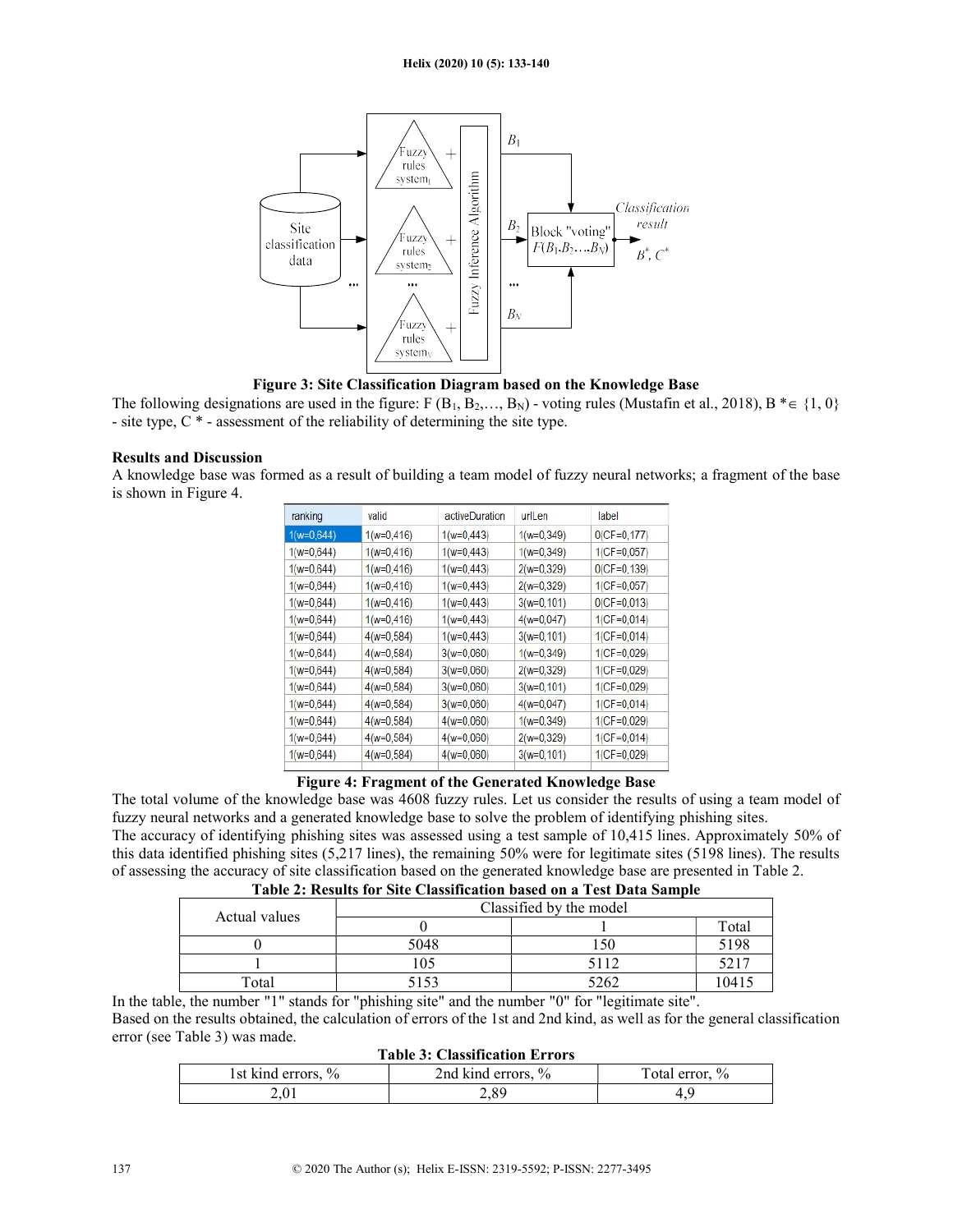As can be seen from the table, the number of errors of the first kind was 2.01%, and the number of the errors of the second kind was 2.89%. In addition, the general classification error on the knowledge base rules was 4.9%, which is a high result in fuzzy modeling systems.

To increase the significance of the results obtained, the classification accuracy was compared on the basis of the generated knowledge base with the accuracy of other classification methods: multilayer neural network (Mukhametzyanov et al., 2019; Anikin et al., 2016; Emaletdinova & Kabirova, 2019; Ismagilov et al., 2018; Ismagilov et al., 2019), decision tree (Alqam & Zaro, 2019), linear and logistic regression (Asar & Wu, 2020). These classifiers were built and tested using the corresponding data samples in the Deductor modeling environment (Lomakin et al., 2019). Table 4 shows the results of the achieved classification accuracy.

| Classification accuracy, % |
|----------------------------|
| 92,75                      |
| 92                         |
| 90                         |
|                            |
| 95.1                       |
|                            |

|  |  | Table 4: Comparison of Classification Accuracy based on Various Methods |
|--|--|-------------------------------------------------------------------------|
|  |  |                                                                         |

As can be seen from the presented table, when building a FNN team model and forming a knowledge base, the highest accuracy in identifying phishing sites on the Internet is achieved.

The knowledge base formed on the basis of building a team model of fuzzy neural networks can be used as an additional extension in browsers for accurate identification of phishing sites on the Internet. In addition to determining the type of site, this model allows us to determine the criteria on the basis of which this decision was made.

Figure 5 shows a possible diagram for identification of phishing sites based on the generated knowledge base and a team model of fuzzy neural networks.



Figure 5: Diagram of the Module for Identifying Phishing Sites

As we can see from the figure, the FNN team model built allows us to form a knowledge base, which, using the fuzzy inference module, is used to identify phishing sites. The initial data for determining the type of site is the URL entered by the user into the browser line. When the user visits a phishing site, the system should warn him and block access to the site's content. Unlocking access is possible when the user confirms that he still wants to visit the site. Also, the user can inform the developer that the state of the object (site) was determined incorrectly. This information will help improve the model for identifying phishing sites.

#### Summary

As the study has shown, , it is advisable to use modern machine learning methods in order to identify phishing sites on the Internet, namely, fuzzy neural networks that allow us to form fuzzy knowledge bases for classification. The results of assessing the accuracy of site classification based on various data mining methods allow us to conclude that the most effective tool for identifying phishing sites is a generated knowledge base. It allows us to minimize the number of errors of the first and second kind. In addition, the total error of this model does not exceed 5%, which is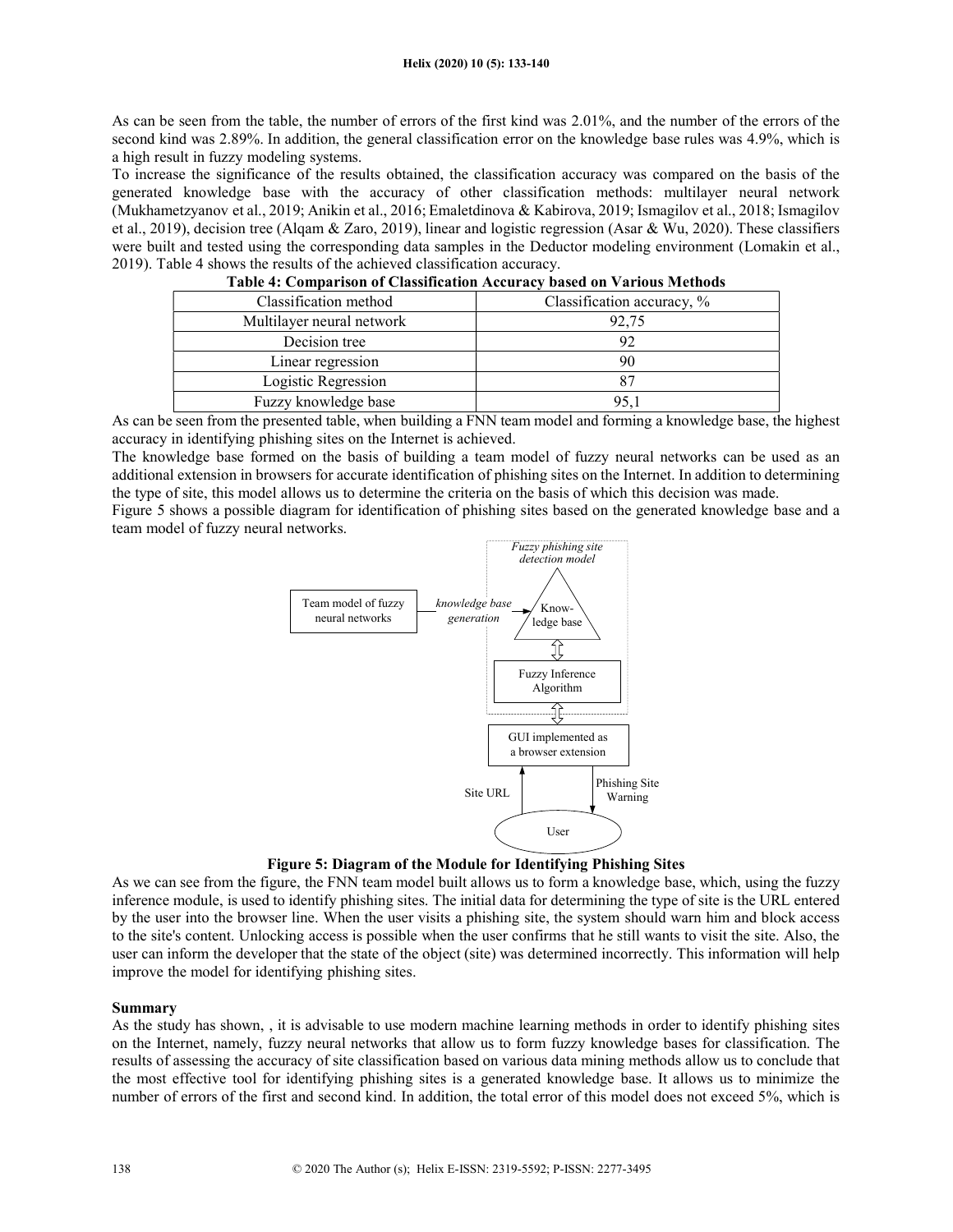an acceptable result. The accuracy of classification based on a multilayer neural network, decision tree, and linear and logistic regression is inferior to the accuracy of classification of phishing sites based on a fuzzy knowledge base.

#### **Conclusions**

Thus, the work has solved the problem of identifying phishing sites on the Internet based on the building of a team model of fuzzy neural networks, as well as based on the formation and study of the effectiveness of a fuzzy knowledge base. The results of the studies have shown the effectiveness of the proposed approach to solving the problem. The generated knowledge base showed high accuracy in terms of minimizing errors of the first and second kind, as well as the general error of the model. This indicates its effectiveness and the possibility of practical use for identifying phishing sites on the Internet.

# Acknowledgements

The work is performed according to the Russian Government Program of Competitive Growth of Kazan Federal University.

#### References

[1] Akhmetvaleev, A.M., & Katasev, A.S. (2018). Neural network model of human intoxication functional state determining in some problems of transport safety solution. Computer Research and Modeling, 10(3), 285-293.

[2] ALmomani, A., Wan, T.-C., Altaher, A., ALomari, E., & Ramadass, S. (2012). Evolving fuzzy neural network for phishing emails detection. Journal of Computer Science, 8(7), 1099-1107.

[3] Alqam, S.J., & Zaro, F.R. (2019). Power quality detection and classification using s-transform and rule-based decision tree. International Journal of Electrical and Electronic Engineering and Telecommunications, 8(1), 45-50.

[4] Anikin, I.V., Makhmutova, A.Z., & Gadelshin, O.E. (2016). Symmetric encryption with key distribution based on neural networks. – 2nd International Conference on Industrial Engineering, Applications and Manufacturing, ICIEAM– Proceedings, 7911640.

[5] Asar, Y., & Wu, J. (2020). An improved and efficient biased estimation technique in logistic regression model. Communications in Statistics - Theory and Methods, 49(9), 2237-2252.

[6] Bell, S., & Komisarczuk, P. (2020). An Analysis of Phishing Blacklists: Google Safe Browsing, OpenPhish, and PhishTank. ACM International Conference Proceeding Series. a3.

[7] Chiniah, A., Chummun, A., Burkutally, Z., & Categorising, A.W.S. (2019). Common Crawl Dataset using MapReduce. 2nd International Conference on Next Generation Computing Applications 2019, NextComp– Proceedings, 8883665.

[8] Chuchuen, C., & Chanvarasuth, P. (2015). Relationship between phishing techniques and user personality model of Bangkok internet users. Kasetsart Journal - Social Sciences, 36(2), 322-334.

[9] Chupin, M.M., Katasev, A.S., Akhmetvaleev, A.M., & Kataseva, D.V. (2019). Neuro-fuzzy model in supply chain management for objects state assessing. *International Journal of Supply Chain Management*, 8(5), 201-208.

[10] Dagaeva, M., Garaeva, A., Anikin, I., Makhmutova, A., & Minnikhanov, R. (2019). Big spatiotemporal data mining for emergency management information systems. IET Intelligent Transport Systems, 13(11), 1649-1657.

[11] Efron, B., & Tibshirani, R. (1997). Improvements on cross-validation: The .632+ bootstrap method. Journal of the American Statistical Association, 92(438), 548-560.

[12] Emaletdinova, L.Y., & Kabirova, A.N. (2019). Methods of Constructing the Neural Network Models of Regulators for Controlling a Dynamic Object with Smooth Monotonous Behavior. Russian Aeronautics, 62(2), 213-221.

[13] Fu-An, Z. (2015). Phishing sites and prevention measures. International Journal of Security and its Applications, 9(1), 1-10.

[14] Hao, J., & Ho, T.K. (2019). Machine Learning Made Easy: A Review of Scikit-learn Package in Python Programming Language. Journal of Educational and Behavioral Statistics, 44(3), 348-361.

[15]Ismagilov, I.I., Khasanova, S.F., Katasev, A.S., & Kataseva, D.V. (2018). Neural network method of dynamic biometrics for detecting the substitution of computer. Journal of Advanced Research in Dynamical and Control Systems, 10(10 Special Issue), 1723-1728.

[16]Ismagilov, I.I., Molotov, L.A., Katasev, A.S., & Kataseva, D.V. (2019). Construction and efficiency analysis of neural network models for assessing the financial condition of enterprises. Journal of Advanced Research in Dynamical and Control Systems, 11(8 Special Issue), 1842-1847.

[17]Jebarathinam, C., Home, D., & Sinha, U. (2020). Pearson correlation coefficient as a measure for certifying and quantifying high-dimensional entanglement. Physical Review A, 101(2), 022112.

[18] Katasev, A.S. (2019). Neuro-fuzzy model of fuzzy rules formation for objects state evaluation in conditions of uncertainty. Computer Research and Modeling, 11(3), 477-492.